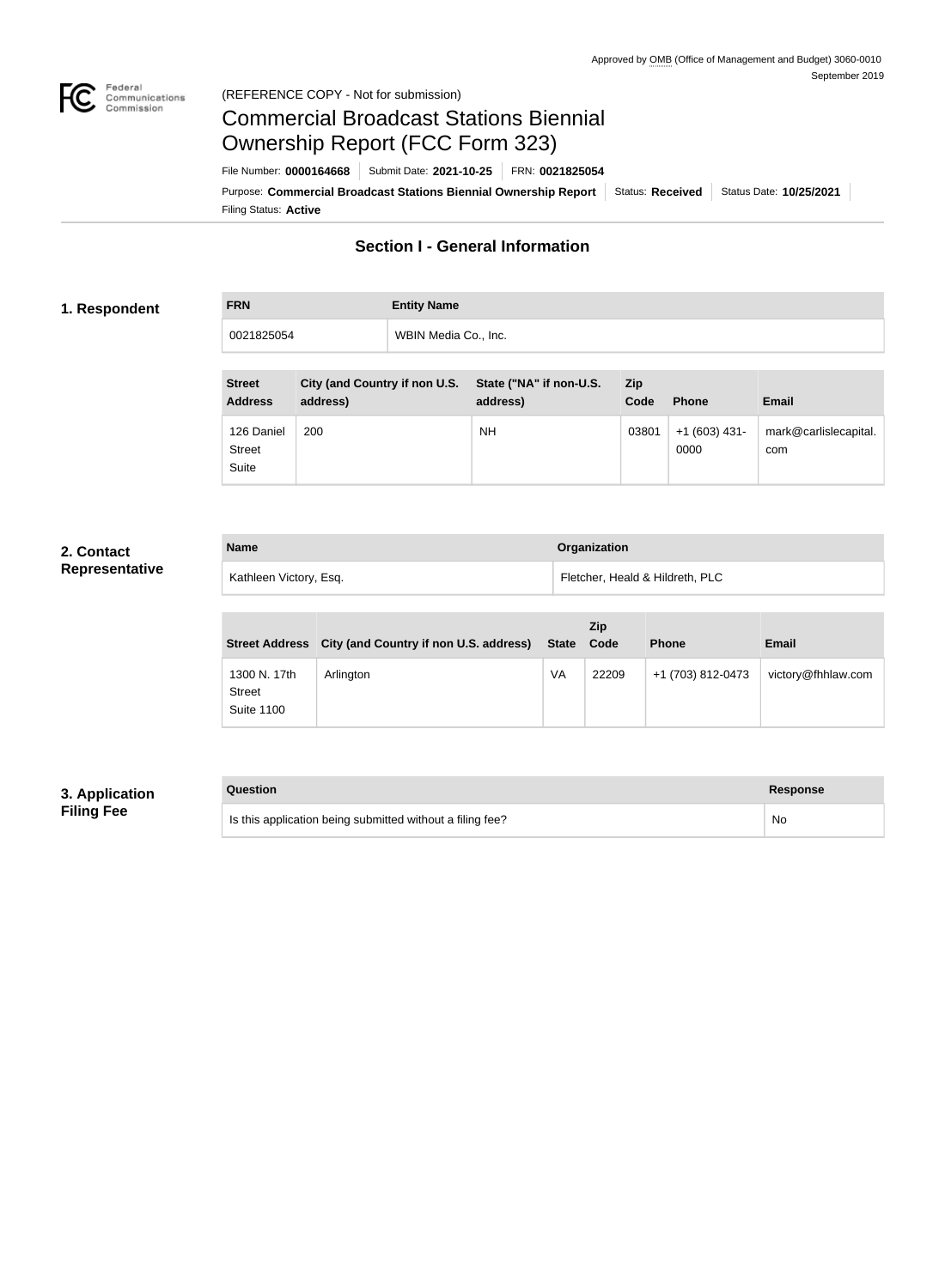| <b>Application Type</b> | Form Number | <b>Fee Code</b> | Quantity | <b>Fee Amount</b> | <b>Subtotal</b> |
|-------------------------|-------------|-----------------|----------|-------------------|-----------------|
| Biennial                | Form 323    | <b>MAR</b>      | 17       | 85                | \$1,445.00      |
|                         |             |                 |          | Total             | \$1,445.00      |

## **4. Nature of Respondent**

| (a) Provide the following information about the Respondent: |                        |  |
|-------------------------------------------------------------|------------------------|--|
| <b>Relationship to stations/permits</b>                     | Licensee               |  |
| <b>Nature of Respondent</b>                                 | For-profit corporation |  |

**(b) Provide the following information about this report:**

| <b>Purpose</b> | Biennial                                                                                                                                                                               |
|----------------|----------------------------------------------------------------------------------------------------------------------------------------------------------------------------------------|
| "As of" date   | 10/01/2021                                                                                                                                                                             |
|                | When filing a biennial ownership report or validating<br>and resubmitting a prior biennial ownership report, this<br>date must be Oct. 1 of the year in which this report is<br>filed. |

# **5. Licensee(s) and Station(s)**

×

## **Respondent is filing this report to cover the following Licensee(s) and station(s):**

| Licensee/Permittee Name | <b>FRN</b> |
|-------------------------|------------|
| WBIN Media Co., Inc.    | 0021825054 |

| Fac. ID No. | <b>Call Sign</b> | <b>City</b>          | <b>State</b> | <b>Service</b> |
|-------------|------------------|----------------------|--------------|----------------|
| 11664       | <b>WNNH</b>      | <b>HENNIKER</b>      | <b>NH</b>    | <b>FM</b>      |
| 17801       | <b>WXLF</b>      | <b>HARTFORD</b>      | VT           | <b>FM</b>      |
| 23253       | <b>WBYY</b>      | SOMERSWORTH          | <b>NH</b>    | <b>FM</b>      |
| 23254       | <b>WTSN</b>      | <b>DOVER</b>         | <b>NH</b>    | AM             |
| 23329       | <b>WFNQ</b>      | <b>NASHUA</b>        | <b>NH</b>    | <b>FM</b>      |
| 24949       | <b>WTHT</b>      | <b>AUBURN</b>        | ME           | <b>FM</b>      |
| 24950       | <b>W245AA</b>    | <b>PORTLAND</b>      | ME           | <b>FX</b>      |
| 41105       | <b>WBYA</b>      | <b>ISLESBORO</b>     | ME           | <b>FM</b>      |
| 49564       | <b>WBQX</b>      | <b>THOMASTON</b>     | ME           | <b>FM</b>      |
| 54908       | <b>WNHW</b>      | <b>BELMONT</b>       | <b>NH</b>    | <b>FM</b>      |
| 54909       | <b>WJYY</b>      | CONCORD              | <b>NH</b>    | <b>FM</b>      |
| 54910       | <b>WTPL</b>      | <b>HILLSBORO</b>     | NH           | <b>FM</b>      |
| 65675       | <b>WFNK</b>      | <b>LEWISTON</b>      | ME           | <b>FM</b>      |
| 67270       | WEMJ             | <b>LACONIA</b>       | <b>NH</b>    | AM             |
| 69493       | <b>WZLF</b>      | <b>BELLOWS FALLS</b> | VT           | <b>FM</b>      |
| 69854       | <b>WBQQ</b>      | <b>KENNEBUNK</b>     | ME           | <b>FM</b>      |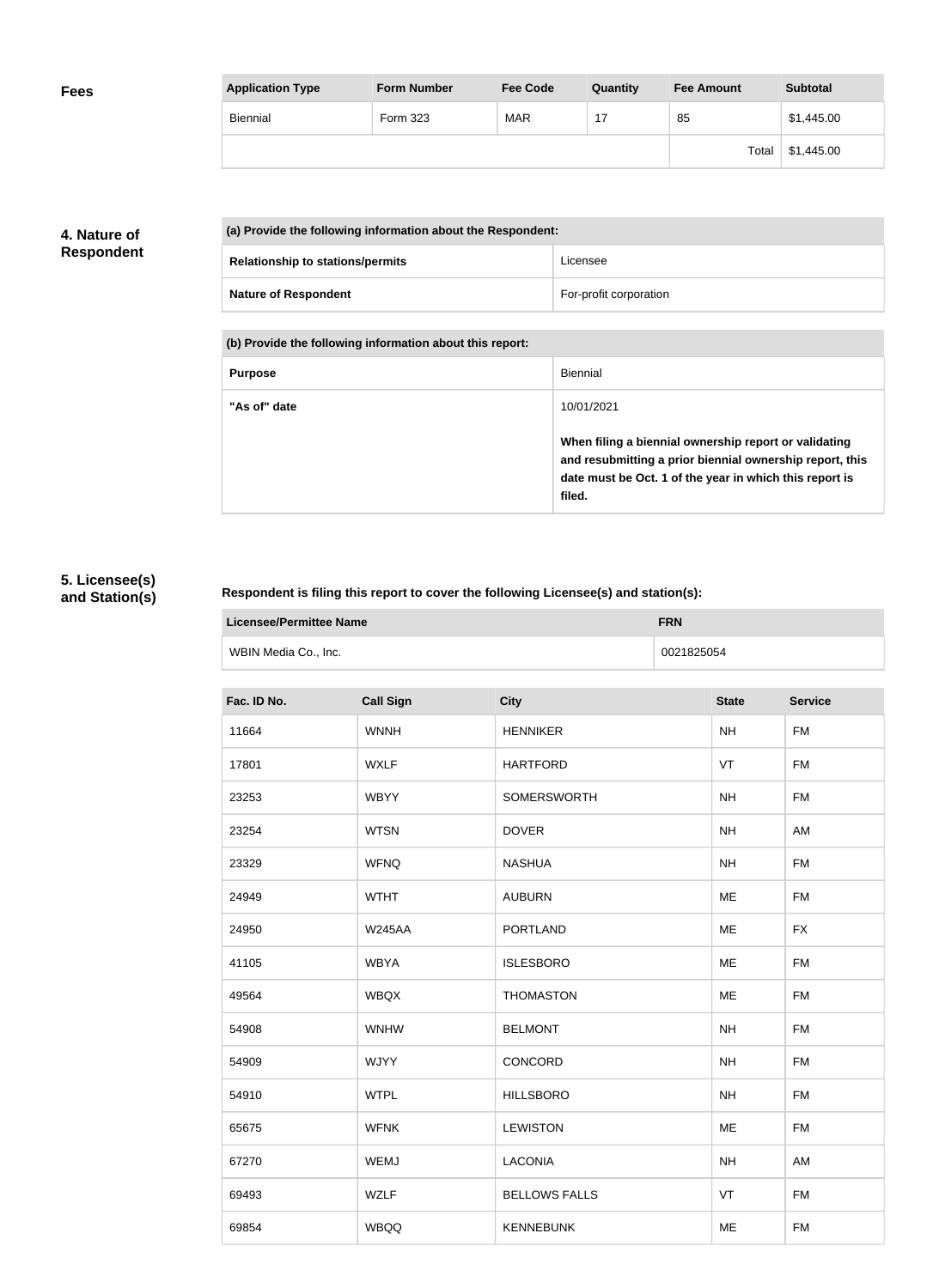| 73215  | WLNH-FM       | <b>LACONIA</b>     | <b>NH</b> | FM        |
|--------|---------------|--------------------|-----------|-----------|
| 73885  | <b>WHXR</b>   | <b>SCARBOROUGH</b> | ME        | FM        |
| 83636  | <b>W297BS</b> | <b>LACONIA</b>     | <b>NH</b> | <b>FX</b> |
| 138295 | <b>W251CF</b> | <b>DOVER</b>       | <b>NH</b> | <b>FX</b> |

#### **Section II – Biennial Ownership Information**

## **1. 47 C.F.R. Section 73.3613 and Other Documents**

Licensee Respondents that hold authorizations for one or more full power television, AM, and/or FM stations should list all contracts and other instruments set forth in 47 C.F.R. Section 73.3613(a) through (c) for the facility or facilities listed on this report. In addition, attributable Local Marketing Agreements (LMAs) and attributable Joint Sales Agreements (JSAs) must be disclosed by the licensee of the brokering station on its ownership report. If the agreement is an attributable LMA, an attributable JSA, or a network affiliation agreement, check the appropriate box. Otherwise, select "Other." Non-Licensee Respondents, as well as Licensee Respondents that only hold authorizations for Class A television and/or low power television stations, should select "Not Applicable" in response to this question.

| <b>Document Information</b>                     |                                                        |  |  |
|-------------------------------------------------|--------------------------------------------------------|--|--|
| Description of contract or instrument           | Articles of Incorporation                              |  |  |
| Parties to contract or instrument               | State of New Hampshire                                 |  |  |
| Date of execution                               | 05/2012                                                |  |  |
| Date of expiration                              | No expiration date                                     |  |  |
| <b>Agreement type</b><br>(check all that apply) | Other<br><b>Agreement Type: Corporate Organization</b> |  |  |

#### **Document Information**

| Description of contract or instrument           | By-Laws                                              |
|-------------------------------------------------|------------------------------------------------------|
| Parties to contract or instrument               | WBIN Media Co., Inc.                                 |
| Date of execution                               | 05/2012                                              |
| Date of expiration                              | No expiration date                                   |
| <b>Agreement type</b><br>(check all that apply) | Other<br><b>Agreement Type: Corporate Governance</b> |

#### **2. Ownership Interests**

**(a)** Ownership Interests. This Question requires Respondents to enter detailed information about ownership interests by generating a series of subforms. Answer each question on each subform. The first subform listing should be for the Respondent itself. If the Respondent is not a natural person, also list each of the officers, directors, stockholders, non-insulated partners, non-insulated members, and any other persons or entities with a direct attributable interest in the Respondent pursuant to the standards set forth in 47 C.F.R. Section 73.3555. (A "direct" interest is one that is not held through any intervening companies or entities.) List each interest holder with a direct attributable interest in the Respondent separately.

Leave the percentage of total assets (Equity Debt Plus) field blank for an interest holder unless that interest holder has an attributable interest in the Respondent solely on the basis of the Commission's Equity Debt Plus attribution standard, 47 C.F.R. Section 73.3555, Note 2(i).

In the case of vertical or indirect ownership structures, list only those interests in the Respondent that also represent an attributable interest in the Licensee(s) for which the report is being submitted.

Entities that are part of an organizational structure that includes holding companies or other forms of indirect ownership must file separate ownership reports. In such a structure do not report, or file a separate report for, any interest holder that does not have an attributable interest in the Licensee(s) for which the report is being submitted.

Please see the Instructions for further detail concerning interests that must be reported in response to this question.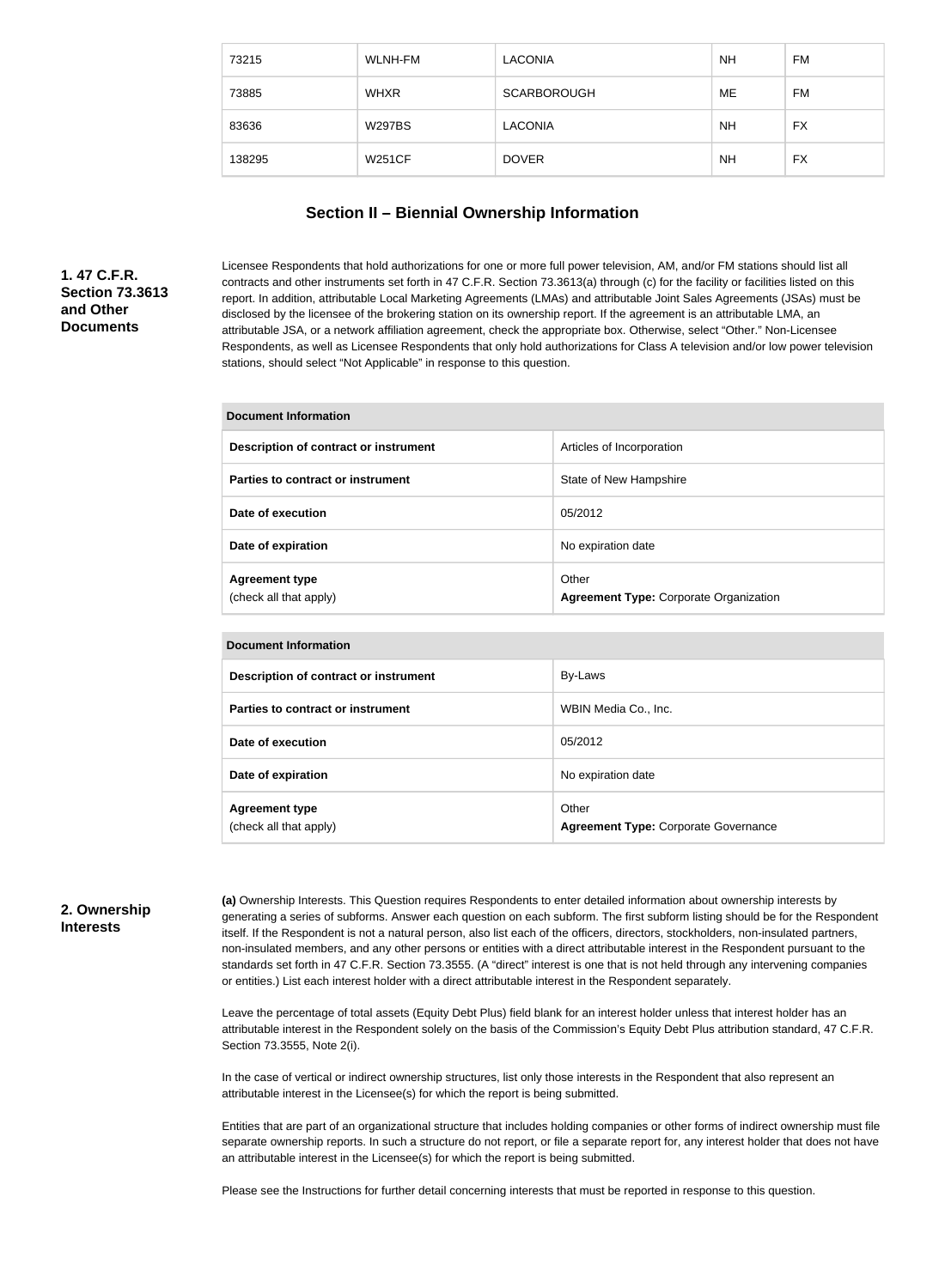The Respondent must provide an FCC Registration Number for each interest holder reported in response to this question. Please see the Instructions for detailed information and guidance concerning this requirement.

| <b>Ownership Information</b>                                                                                                     |                                                         |                      |  |
|----------------------------------------------------------------------------------------------------------------------------------|---------------------------------------------------------|----------------------|--|
| <b>FRN</b>                                                                                                                       | 0021825054                                              |                      |  |
| <b>Entity Name</b>                                                                                                               | WBIN Media Co., Inc.                                    |                      |  |
| <b>Address</b>                                                                                                                   | PO Box                                                  |                      |  |
|                                                                                                                                  | <b>Street 1</b>                                         | 126 Daniel Street    |  |
|                                                                                                                                  | <b>Street 2</b>                                         | Suite                |  |
|                                                                                                                                  | <b>City</b>                                             | 200                  |  |
|                                                                                                                                  | State ("NA" if non-U.S.<br>address)                     | <b>NH</b>            |  |
|                                                                                                                                  | <b>Zip/Postal Code</b>                                  | 03801                |  |
|                                                                                                                                  | Country (if non-U.S.<br>address)                        | <b>United States</b> |  |
| <b>Listing Type</b>                                                                                                              | Respondent                                              |                      |  |
| <b>Positional Interests</b><br>(check all that apply)                                                                            | Respondent                                              |                      |  |
| <b>Tribal Nation or Tribal</b><br><b>Entity</b>                                                                                  | Interest holder is not a Tribal nation or Tribal entity |                      |  |
| <b>Interest Percentages</b><br>(enter percentage values                                                                          | Voting<br>0.0%<br><b>Jointly Held?</b><br>No            |                      |  |
| from 0.0 to 100.0)                                                                                                               | <b>Equity</b>                                           | 0.0%                 |  |
|                                                                                                                                  | <b>Total assets (Equity Debt</b><br>Plus)               | 0.0%                 |  |
| Does interest holder have an attributable interest in one or more broadcast stations<br>No<br>that do not appear on this report? |                                                         |                      |  |

#### **Ownership Information**

| <b>FRN</b>                                            | 0020652368                          |                      |
|-------------------------------------------------------|-------------------------------------|----------------------|
| <b>Entity Name</b>                                    | Carlisle One Media, Inc.            |                      |
| <b>Address</b>                                        | PO Box                              |                      |
|                                                       | <b>Street 1</b>                     | 126 Daniel Street    |
|                                                       | <b>Street 2</b>                     | Suite 200            |
|                                                       | <b>City</b>                         | Portsmouth           |
|                                                       | State ("NA" if non-U.S.<br>address) | <b>NH</b>            |
|                                                       | <b>Zip/Postal Code</b>              | 03801                |
|                                                       | Country (if non-U.S.<br>address)    | <b>United States</b> |
| <b>Listing Type</b>                                   | Other Interest Holder               |                      |
| <b>Positional Interests</b><br>(check all that apply) | Stockholder                         |                      |
|                                                       |                                     |                      |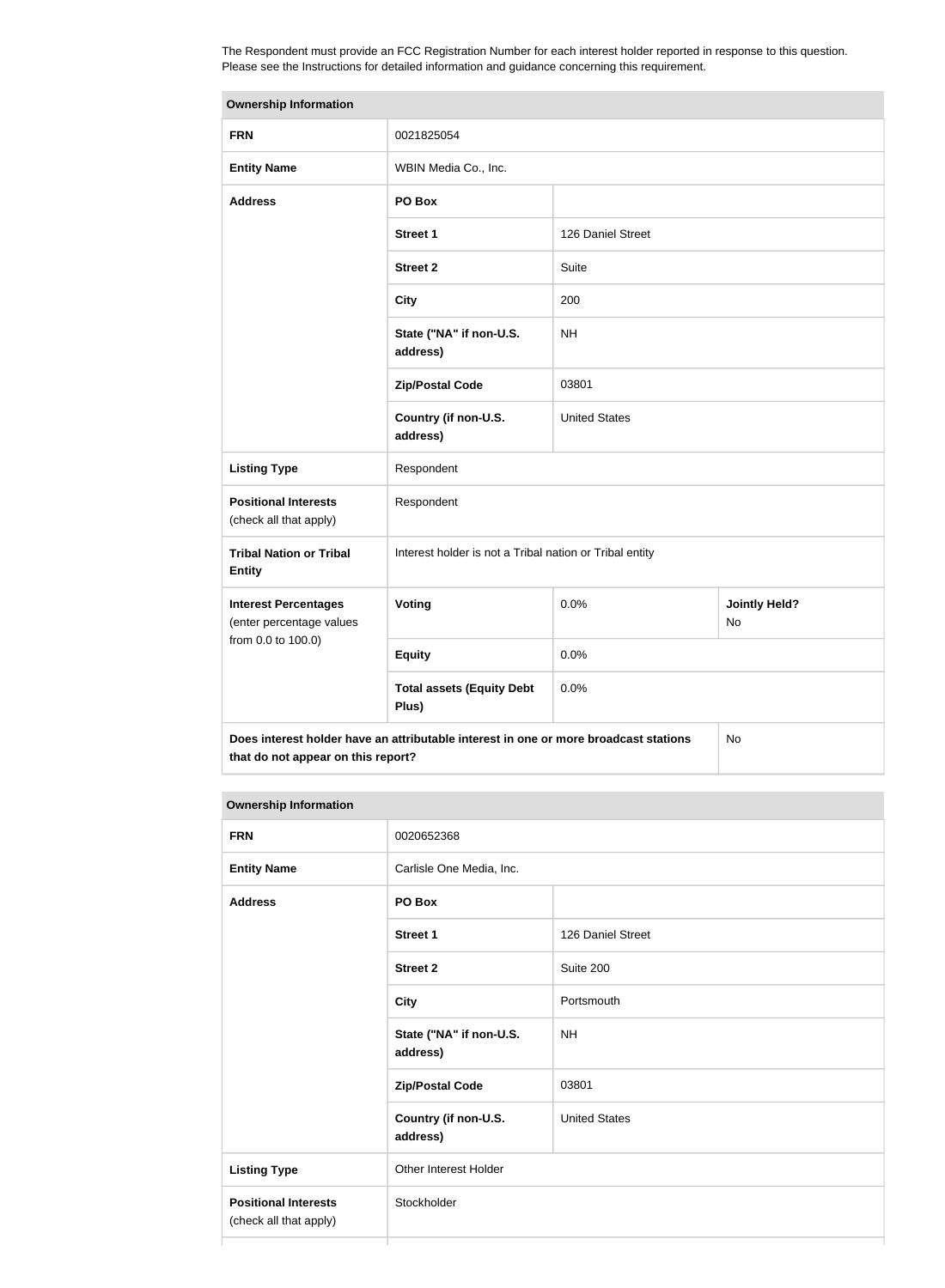| <b>Tribal Nation or Tribal</b><br><b>Entity</b>                                | Interest holder is not a Tribal nation or Tribal entity                              |        |                             |
|--------------------------------------------------------------------------------|--------------------------------------------------------------------------------------|--------|-----------------------------|
| <b>Interest Percentages</b><br>(enter percentage values)<br>from 0.0 to 100.0) | Voting                                                                               | 100.0% | <b>Jointly Held?</b><br>No. |
|                                                                                | <b>Equity</b>                                                                        | 100.0% |                             |
|                                                                                | <b>Total assets (Equity Debt</b><br>Plus)                                            | 100.0% |                             |
| that do not appear on this report?                                             | Does interest holder have an attributable interest in one or more broadcast stations |        | No.                         |

#### **Ownership Information**

| <b>FRN</b>                                                                                                                       | 0024947277                                |                        |                            |
|----------------------------------------------------------------------------------------------------------------------------------|-------------------------------------------|------------------------|----------------------------|
| <b>Name</b>                                                                                                                      | Adam Binnie                               |                        |                            |
| <b>Address</b>                                                                                                                   | PO Box                                    |                        |                            |
|                                                                                                                                  | <b>Street 1</b>                           | 126 Daniel Street      |                            |
|                                                                                                                                  | <b>Street 2</b>                           | Suite 200              |                            |
|                                                                                                                                  | <b>City</b>                               | Portsmouth             |                            |
|                                                                                                                                  | State ("NA" if non-U.S.<br>address)       | <b>NH</b>              |                            |
|                                                                                                                                  | <b>Zip/Postal Code</b>                    | 03801                  |                            |
|                                                                                                                                  | Country (if non-U.S.<br>address)          | <b>United States</b>   |                            |
| <b>Listing Type</b>                                                                                                              | Other Interest Holder                     |                        |                            |
| <b>Positional Interests</b><br>(check all that apply)                                                                            | Officer                                   |                        |                            |
| Citizenship, Gender,                                                                                                             | <b>Citizenship</b><br>US                  |                        |                            |
| <b>Ethnicity, and Race</b><br><b>Information (Natural</b>                                                                        | Gender                                    | Male                   |                            |
| Persons Only)                                                                                                                    | <b>Ethnicity</b>                          | Not Hispanic or Latino |                            |
|                                                                                                                                  | Race                                      | White                  |                            |
| <b>Interest Percentages</b><br>(enter percentage values                                                                          | Voting                                    | 0.0%                   | <b>Jointly Held?</b><br>No |
| from 0.0 to 100.0)                                                                                                               | <b>Equity</b>                             | 0.0%                   |                            |
|                                                                                                                                  | <b>Total assets (Equity Debt</b><br>Plus) | 0.0%                   |                            |
| Does interest holder have an attributable interest in one or more broadcast stations<br>No<br>that do not appear on this report? |                                           |                        |                            |

## **Ownership Information**

| . .            |                   |                   |
|----------------|-------------------|-------------------|
| <b>FRN</b>     | 0020893913        |                   |
| <b>Name</b>    | William H. Binnie |                   |
| <b>Address</b> | PO Box            |                   |
|                | <b>Street 1</b>   | 126 Daniel Street |
|                |                   |                   |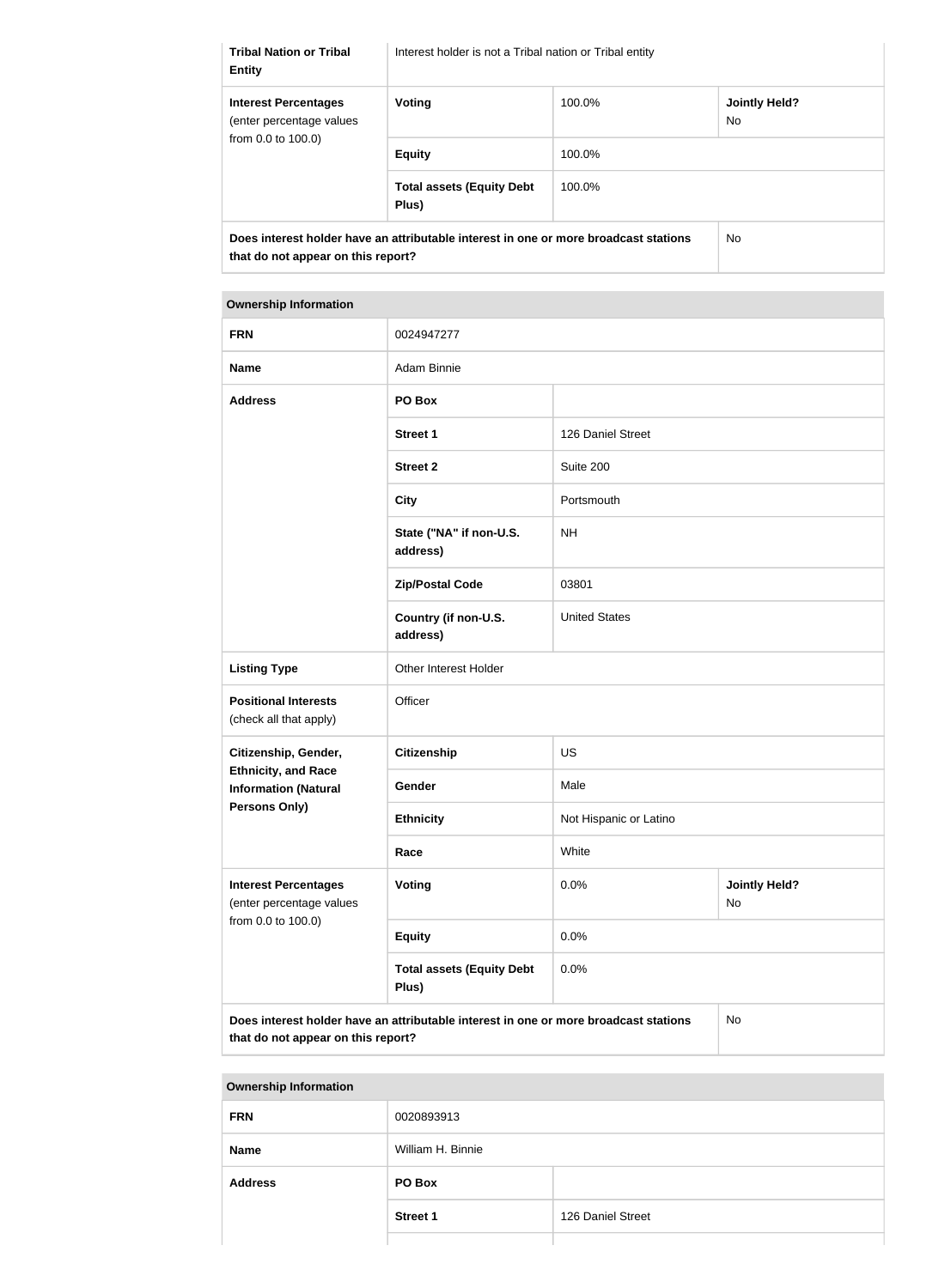|                                                           | <b>Street 2</b>                                                                      | Suite 200              |                            |
|-----------------------------------------------------------|--------------------------------------------------------------------------------------|------------------------|----------------------------|
|                                                           | <b>City</b>                                                                          | Portsmouth             |                            |
|                                                           | State ("NA" if non-U.S.<br>address)                                                  | <b>NH</b>              |                            |
|                                                           | <b>Zip/Postal Code</b>                                                               | 03801                  |                            |
|                                                           | Country (if non-U.S.<br>address)                                                     | <b>United States</b>   |                            |
| <b>Listing Type</b>                                       | Other Interest Holder                                                                |                        |                            |
| <b>Positional Interests</b><br>(check all that apply)     | Officer, Director                                                                    |                        |                            |
| Citizenship, Gender,                                      | <b>Citizenship</b>                                                                   | <b>US</b>              |                            |
| <b>Ethnicity, and Race</b><br><b>Information (Natural</b> | Gender                                                                               | Male                   |                            |
| <b>Persons Only)</b>                                      | <b>Ethnicity</b>                                                                     | Not Hispanic or Latino |                            |
|                                                           | Race                                                                                 | White                  |                            |
| <b>Interest Percentages</b><br>(enter percentage values   | Voting                                                                               | 0.0%                   | <b>Jointly Held?</b><br>No |
| from 0.0 to 100.0)                                        | <b>Equity</b>                                                                        | 0.0%                   |                            |
|                                                           | <b>Total assets (Equity Debt</b><br>Plus)                                            | 0.0%                   |                            |
| that do not appear on this report?                        | Does interest holder have an attributable interest in one or more broadcast stations |                        | No                         |

| <b>FRN</b>                                                |                                     | 0024947160             |  |  |
|-----------------------------------------------------------|-------------------------------------|------------------------|--|--|
| <b>Name</b>                                               | Mark M. Graham                      |                        |  |  |
| <b>Address</b>                                            | PO Box                              |                        |  |  |
|                                                           | Street 1                            | 126 Daniel Street      |  |  |
|                                                           | <b>Street 2</b>                     | Suite 200              |  |  |
|                                                           | <b>City</b>                         | Portsmouth             |  |  |
|                                                           | State ("NA" if non-U.S.<br>address) | <b>NH</b>              |  |  |
|                                                           | <b>Zip/Postal Code</b>              | 03801                  |  |  |
|                                                           | Country (if non-U.S.<br>address)    | <b>United States</b>   |  |  |
| <b>Listing Type</b>                                       | Other Interest Holder               |                        |  |  |
| <b>Positional Interests</b><br>(check all that apply)     | Officer                             |                        |  |  |
| Citizenship, Gender,                                      | <b>Citizenship</b>                  | US                     |  |  |
| <b>Ethnicity, and Race</b><br><b>Information (Natural</b> | Gender                              | Male                   |  |  |
| Persons Only)                                             | <b>Ethnicity</b>                    | Not Hispanic or Latino |  |  |
|                                                           | Race                                | White                  |  |  |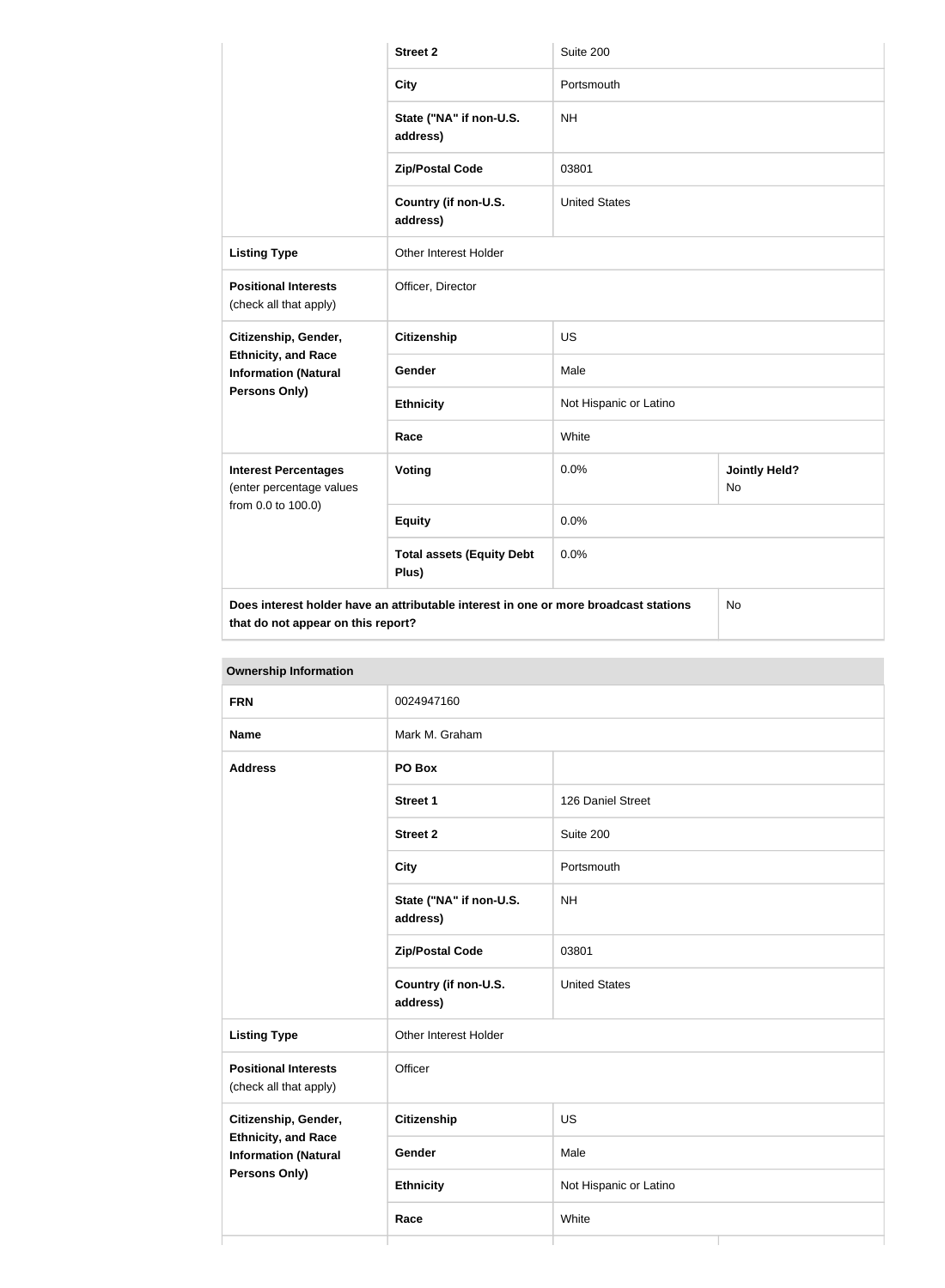| <b>Interest Percentages</b><br>(enter percentage values<br>from $0.0$ to $100.0$ ) | Voting                                                                               | $0.0\%$ | <b>Jointly Held?</b><br>No. |
|------------------------------------------------------------------------------------|--------------------------------------------------------------------------------------|---------|-----------------------------|
|                                                                                    | <b>Equity</b>                                                                        | $0.0\%$ |                             |
|                                                                                    | <b>Total assets (Equity Debt</b><br>Plus)                                            | $0.0\%$ |                             |
| that do not appear on this report?                                                 | Does interest holder have an attributable interest in one or more broadcast stations |         | No.                         |

| <b>Ownership Information</b>                                                                                                     |                                           |                        |                            |
|----------------------------------------------------------------------------------------------------------------------------------|-------------------------------------------|------------------------|----------------------------|
| <b>FRN</b>                                                                                                                       | 0028132272                                |                        |                            |
| <b>Name</b>                                                                                                                      | Massimo Rosati                            |                        |                            |
| <b>Address</b>                                                                                                                   | PO Box                                    |                        |                            |
|                                                                                                                                  | <b>Street 1</b>                           | 126 Daniel Street      |                            |
|                                                                                                                                  | <b>Street 2</b>                           | Suite 200              |                            |
|                                                                                                                                  | <b>City</b>                               | Portsmouth             |                            |
|                                                                                                                                  | State ("NA" if non-U.S.<br>address)       | <b>NH</b>              |                            |
|                                                                                                                                  | <b>Zip/Postal Code</b>                    | 03801                  |                            |
|                                                                                                                                  | Country (if non-U.S.<br>address)          | <b>United States</b>   |                            |
| <b>Listing Type</b>                                                                                                              | Other Interest Holder                     |                        |                            |
| <b>Positional Interests</b><br>(check all that apply)                                                                            | Officer                                   |                        |                            |
| Citizenship, Gender,                                                                                                             | <b>Citizenship</b>                        | <b>US</b>              |                            |
| <b>Ethnicity, and Race</b><br><b>Information (Natural</b>                                                                        | Gender                                    | Male                   |                            |
| <b>Persons Only)</b>                                                                                                             | <b>Ethnicity</b>                          | Not Hispanic or Latino |                            |
|                                                                                                                                  | Race                                      | White                  |                            |
| <b>Interest Percentages</b><br>(enter percentage values                                                                          | Voting                                    | 0.0%                   | <b>Jointly Held?</b><br>No |
| from 0.0 to 100.0)                                                                                                               | <b>Equity</b>                             | 0.0%                   |                            |
|                                                                                                                                  | <b>Total assets (Equity Debt</b><br>Plus) | 0.0%                   |                            |
| No<br>Does interest holder have an attributable interest in one or more broadcast stations<br>that do not appear on this report? |                                           |                        |                            |

| (b) Respondent certifies that any interests, including equity, financial, or voting | <b>Yes</b> |
|-------------------------------------------------------------------------------------|------------|
| interests, not reported in this filing are non-attributable.                        |            |
| If "No," submit as an exhibit an explanation.                                       |            |

**(c) Does the Respondent or any reported interest holder hold an attributable interest in any newspaper entities in the same market as any station for which this report is filed, as defined in 47 C.F.R. Section 73.3555?** No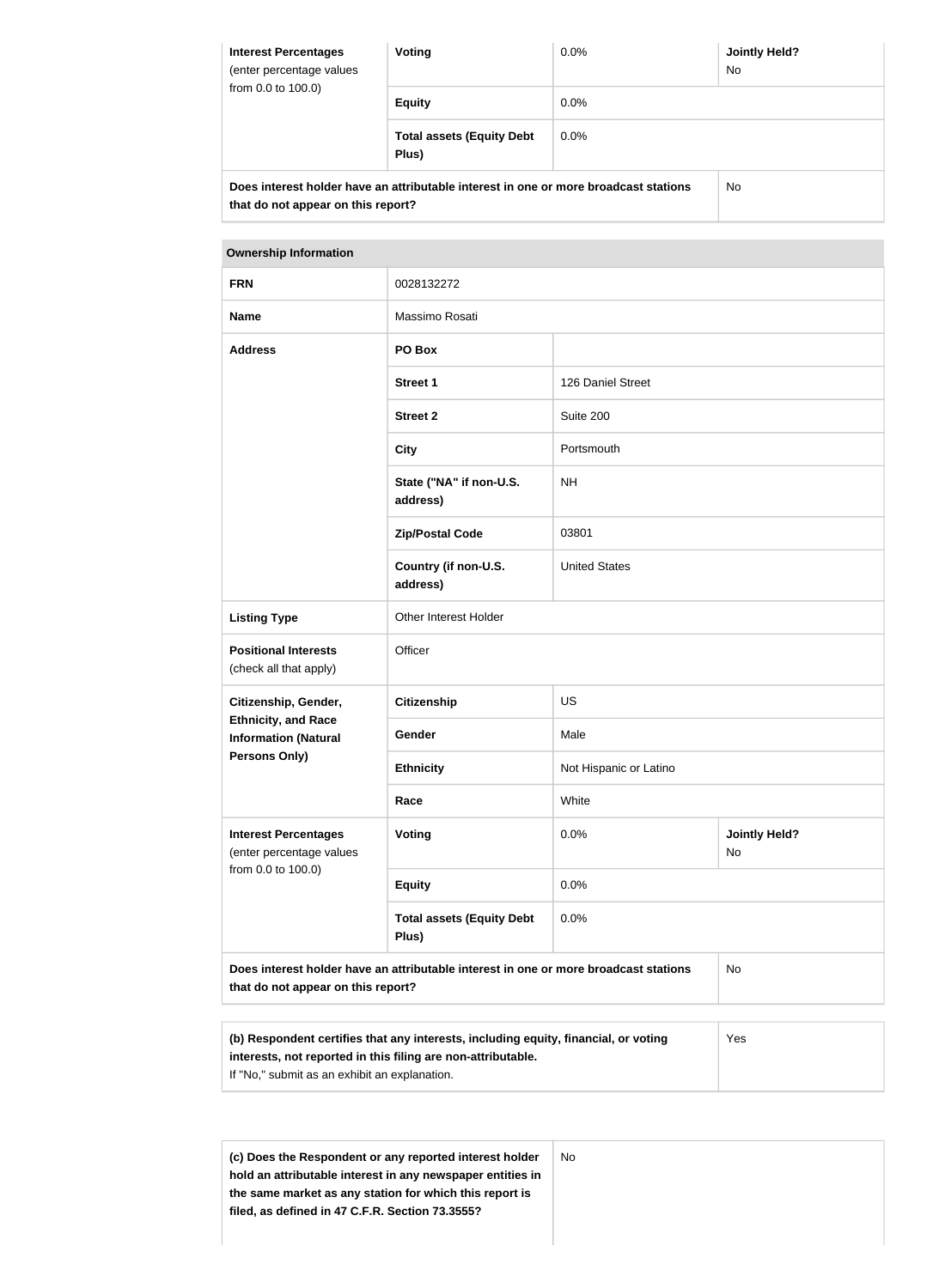If "Yes," provide information describing the interest(s), using EITHER the subform OR the spreadsheet option below. Respondents with a large number (50 or more) of entries to submit should use the spreadsheet option. NOTE: Spreadsheets must be submitted in a special XML Spreadsheet format with the appropriate structure that is specified in the documentation. For instructions on how to use the spreadsheet option to complete this question (including templates to start with), please Click Here. If using the subform, leave the percentage of total assets (Equity Debt Plus) field blank for an interest holder unless that interest holder has an attributable interest in the newspaper entity solely on the basis of the Commission's Equity Debt Plus attribution standard, 47 C.F.R. Section 73.3555, Note 2(i). If using an XML Spreadsheet, enter "NA" into the percentage of total assets (Equity Debt Plus) field for an interest holder unless that interest holder has an attributable interest in the newspaper entity solely on the basis of the Commission's Equity Debt Plus attribution standard. The Respondent must provide an FCC Registration Number for each interest holder reported in response to this question. Please see the Instructions for detailed information and guidance concerning this requirement.

**(d) Are any of the individuals listed as an attributable interest holder in the Respondent married to each other or related to each other as parentchild or as siblings?** Yes

If "Yes," provide the following information for each such the relationship.

| <b>Family Relationships</b> |              |             |                  |  |
|-----------------------------|--------------|-------------|------------------|--|
| <b>FRN</b>                  | 0020893913   | <b>Name</b> | William H Binnie |  |
| <b>FRN</b>                  | 0024947277   | <b>Name</b> | Adam Binnie      |  |
| Relationship                | Parent/Child |             |                  |  |

| (e) Is Respondent seeking an attribution exemption for any officer or director with<br>duties wholly unrelated to the Licensee(s)?                                                                                             | No |
|--------------------------------------------------------------------------------------------------------------------------------------------------------------------------------------------------------------------------------|----|
| If "Yes," complete the information in the required fields and submit an Exhibit fully describing<br>that individual's duties and responsibilities, and explaining why that individual should not be<br>attributed an interest. |    |

## **3. Organizational Chart (Licensees Only)**

Attach a flowchart or similar document showing the Licensee's vertical ownership structure including the Licensee and all entities that have attributable interests in the Licensee. Licensees with a single parent entity may provide a brief explanatory textual Exhibit in lieu of a flowchart or similar document. Licensees without parent entities should so indicate in a textual Exhibit.

**Non-Licensee Respondents should select "N/A" in response to this question.**

| <b>File Name</b>                    | Uploaded By | <b>Attachment Type</b> | <b>Description</b> |
|-------------------------------------|-------------|------------------------|--------------------|
| WBIN Media Co., Inc. Flow Chart.PDF | Applicant   | <b>Ownership Chart</b> | ownership chart    |